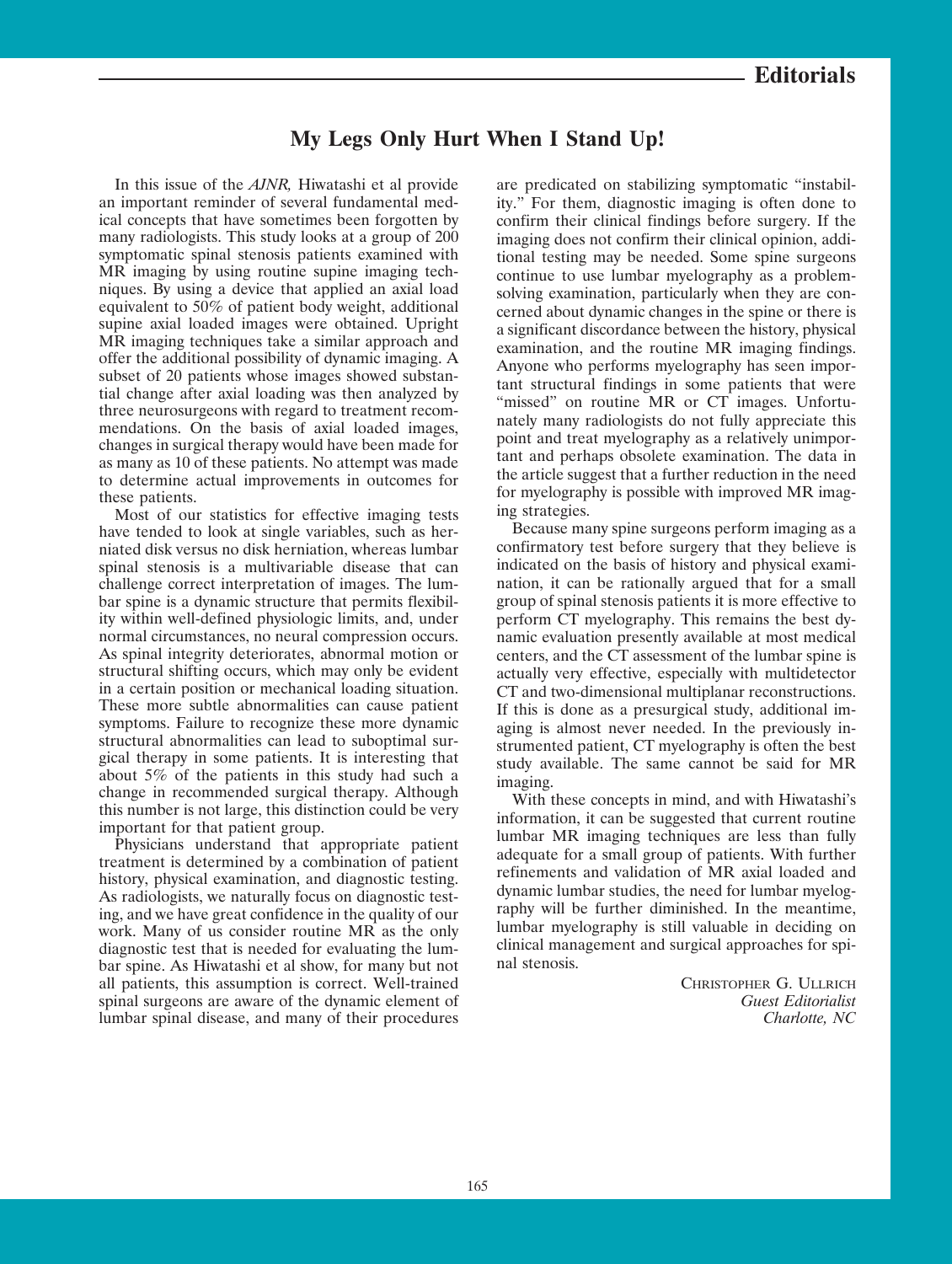### **Does Filling the Crack Break More of the Back?**

The article in this issue of the AJNR by Lin et al represents an important addition to the growing literature on percutaneous vertebroplasty. The authors have studied the effect of vertebroplasty on the risk of subsequent fracture in a subpopulation of treated patients, specifically those in whom cement was noted to extravasate into the intervertebral disk space. Based on a sample of 14 incident fractures in 34 patients, the authors conclude that the presence of cement within the intervertebral disk increases the risk of subsequent fracture and, thus recommend that such extravasation should be avoided, if possible.

Since inception of the technique, practitioners of percutaneous vertebroplasty have questioned whether the presence of a rigid, acrylic polymer within a vertebral body would increase the risk of fracture of neighboring vertebra. The answer to this question is highly relevant, since it would impact not only the overall safety of the procedure but also would address the wisdom of prophylactic vertebroplasty. Numerous biomechanical and clinical studies have addressed the question, yet no consensus has been reached. Several daunting challenges face those researchers attempting to answer the question, "Does vertebroplasty increase the risk of subsequent fracture?" Perhaps the most difficult challenge is identification of an appropriate control group. The development of subsequent fractures following vertebroplasty is a complicated issue made increasingly difficult by a lack of understanding of the natural history of osteoporotic vertebral collapse. It is well documented that patients presenting with a new osteoporotic compression fracture have a fivefold increased incidence of developing a new compression fracture within a year. In addition, certain vertebral bodies; eg, those located at the thoracolumbar junction, are more susceptible to fracture than others. What has not been described in affected, untreated individuals is the order in which osteoporotic vertebral bodies collapse and the degree of fracture susceptibility at individual levels. If one is to prove that vertebroplasty increases the risk of adjacent fractures, then the natural progression of the disease, including location of subsequent fractures, must first be identified.

Lin et al have circumvented the difficulty finding an appropriate control group by markedly narrowing the scope of their study to include only patients with or without endplate extravasation. While this focus limits the overall applicability of their findings, it does offer the ability to perform statistical comparisons between groups. If one accepts the authors conclusions that endplate extravasation increases the risk of subsequent fracture, then one might be tempted to alter one's practice to minimize or eliminate such extravasation, as suggested by the authors. This would include, as noted by the authors, such maneuvers as placing the needle away from the center of the vertebral body, altering the consistency of the cement, and diminshing the volume of cement injected.

We would readily accept a common sense approach

to avoid large amounts of cement deposition into the disk; however, before one accepts the authors' recommendations to systematically avoid the endplate region of the vertebral body, a critical assessment of their data would be warranted. In our opinion, two specific issues merit further scrutiny. First, proof of association does not necessarily indicate causation. In other words, even though endplate extravasation may be associated with increased fracture risk, it is not yet proved that the extravasation caused the fractures. Second, it remains unclear whether avoidance of periendplate deposition of cement would limit the efficacy of vertebroplasty, and thus modification of technique should be done cautiously.

1) *Does the association between endplate extravasation and subsequent fracture prove that such extravasation caused the fractures?* Some doubt regarding this conclusion is raised by the lack of correlation between "small" and "large" amounts of extravasation in the authors' own study. Further, existing biomechanical data suggest that, rather than the disk space itself, it is the bowing of the vertebral endplate with loading that allows cushioning of an axial load. If one aims to fill a fracture line in the subendplate region, then perhaps increased fracture risk will prevail even in the absence of disk space extravasation. Alternatively, the biomechanical alteration of the involved disk space by the mere presence of an endplate fracture may predispose a patient to fracture of the opposing endplate. Additional doubt regarding the causative effect of disk space dysfunction may be raised by the fact that other disk space abnormalities, such as dessication and degenerative disk disease, have not been associated with increased fracture risk, to our knowledge. Finally, it remains possible that significant selection bias may explain the apparent association between endplate extravasation and fracture. For example, the presence of large, nonhealing subendplate fracture lines, which likely increase the incidence of disk space extravasation, may be a marker for a more "aggressive" osteoporosis with higher likelihood of additional fracture, irrespective of therapy.

2) *Would systematic avoidance of peri-endplate cement deposition diminish the efficacy of the procedure?* The first decade of widespread application of vertebroplasty has failed to give definitive insight into the procedure's mechanism of action. It remains possible that pain relief is afforded by filling of micro- and macro-fractures within the vertebra. If one accepts the authors' recommendation to avoid peri-endplate cement deposition, then the procedure may fail to relieve pain. There is no clinical data in the study under consideration to suggest whether pain relief was affected by cement deposition in and around the endplate. Two small clinical studies have addressed the question with diametrically opposed results. Substantially larger studies are needed to show this effect. Thus, when one identifies on preprocedural imaging a fracture line in a subendplate location, it seems coun-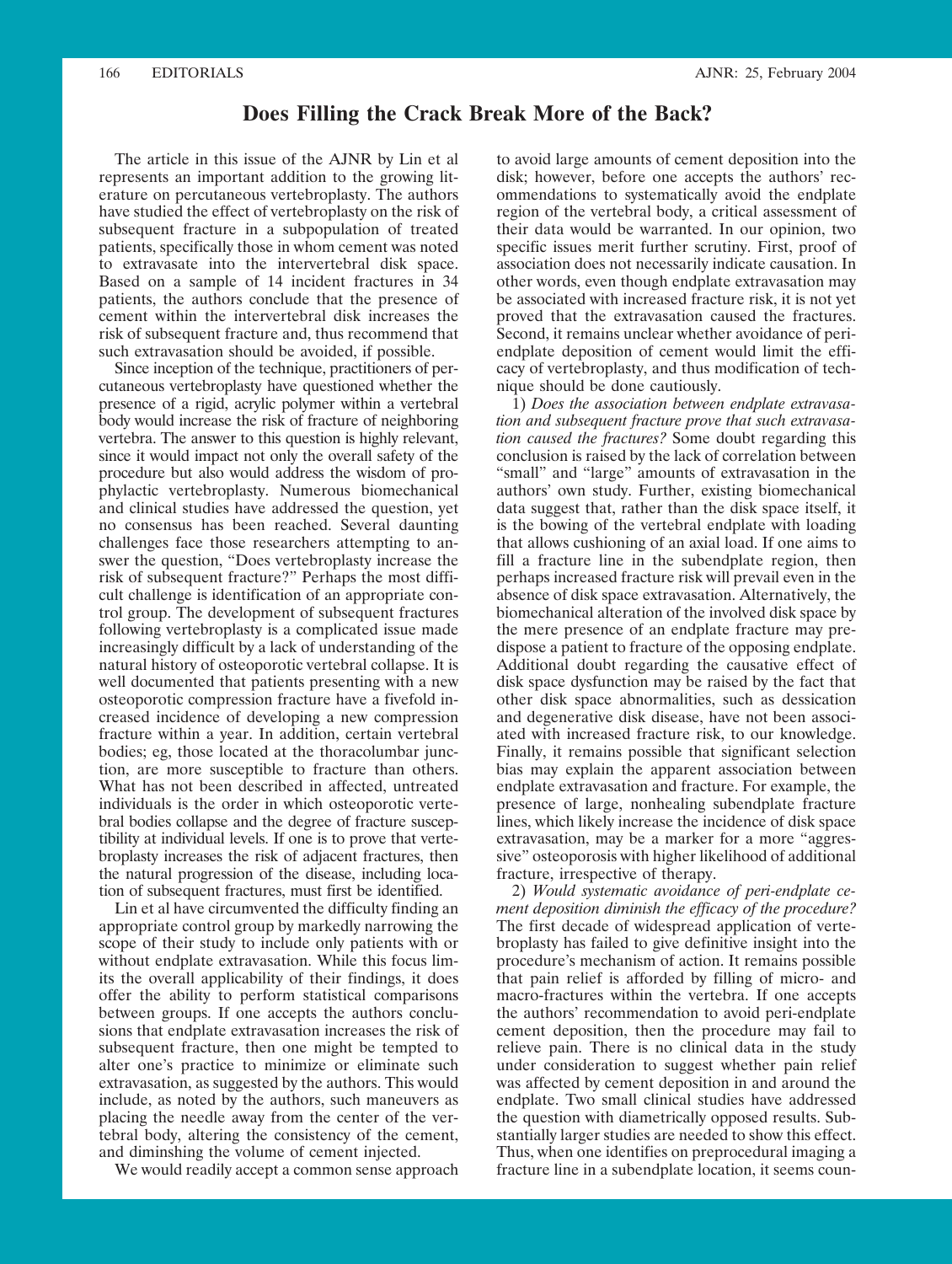terintuitive to purposefully avoid depositing cement in the fracture line, irrespective of the perceived risk of disk space extravasation.

In summary, the study by Lin et al is a welcome addition to a growing but still immature literature on percutaneous vertebroplasty. Their data are intriguing and point to the need for further study of the effect of vertebroplasty on the natural history of osteoporosis, specifically regarding risk of subsequent fracture. The study may however raise more questions than it answers, and systematic modification of vertebroplasty technique should await the availability of larger, prospective studies.

> MARY E. JENSEN *Guest Editorialist Charlottesville, VA* DAVID F. KALLMES *Member, Editorial Board*

## **Imaging NeuroAIDS**

The neurologic complications of HIV infection remain a clinical challenge. In the early days of the epidemic, it became clear that the virus has a predilection for the CNS. Before the advent of antiretroviral therapy, a large proportion of HIV-infected individuals developed neurocognitive disorders of varying severity, including a profound dementia. With the introduction of antiretroviral therapy, and more recently with the clinical implementation of highly active antiretroviral therapy (HAART), the incidence of neurocognitive disorders has decreased dramatically. Although HAART has prolonged the life expectancy of HIV-infected individuals, it has raised the fear of an increasing prevalence of neurologic disorders in this population.

Neuroimaging has played a central role in the management of HIV/AIDS patients, particularly in the diagnosis of opportunistic infections and neoplasms that are seen in this population. Structural neuroimaging has had a limited role in the study of what has come to be known as "neuroAIDS." The neurocognitive abnormalities caused by HIV are thought to arise from injury and death of neurons; however, because the virus does not infect neurons themselves, neuronal injury is thought to arise by indirect mechanisms. The virus infects perivascular macrophages and microglia within the CNS, and it is believed that substances including cytokines and viral products generated by these cells ultimately result in neuronal injury. Early in the epidemic, severe atrophy and white matter abnormalities could be detected by use of imaging in patients with advanced neuroAIDS. In the era of HAART, by contrast, these findings are uncommon, except in populations with little or no access to health care.

Because few or no abnormalities are detectable by use of CT or MR imaging in the early stages of neuroAIDS, clinicians and investigators have used functional neuroimaging methods to measure objectively changes in the brain that are caused by the virus. Many methods have been employed successfully, including positron-emission tomography, singlephoton emission tomography, blood oxygen level–

dependent functional MR (fMR) imaging, dynamic contrast fMR imaging, MR spectroscopy, and standard diffusion MR imaging. In this issue of the *AJNR,* Ragin et al report that diffusion tensor (DT) imaging may be useful quantifying cumulative brain injury in neurocognitively impaired HIV-infected patients.

There would be many advantages to having a sensitive and reliable neuroimaging method suitable for study of early neuroAIDS. Despite the predilection of the virus for the brain, HIV encephalitis occurs in only one third of individuals who do not undergo therapy. This is thought to be due to both viral and host factors. Finding those who are susceptible to HIV-induced brain injury would be important to the administration of adjunctive therapies to prevent neuronal injury in this subset of patients. Such methods could also be important in elucidating the pathogenesis of neuroAIDS and developing suitable adjunctive therapy. The methods developed and used to date are not sufficiently sensitive to depict early changes in individual patients. The successful studies that have been performed to date have relied on cohorts of at least 10 patients. The great variability in progression of disease, not to mention the modification of its progression with HAART, makes studies of neuroAIDS exceedingly difficult to conduct.

Ragin et al demonstrate that DT imaging has joined the collection of functional neuroimaging techniques that may be useful in guiding the clinical management of neuroAIDS. They report that whole-brain fractional anisotropy (FA) was reduced in HIV-infected subjects and significantly associated with severity of dementia, as indicated by several widely used clinical and functional status measures. They also show that FA measures were more prognostic of dementia status than were apparent diffusion coefficient measures. They propose that FA measures the cumulative injury induced in the brain by HIV, that this methodology may provide insights into the biophysical basis of this injury, and that it may prove useful in understanding the pathogenesis of this disease. It is unclear whether DT imaging has the sensitivity for the early detection of this disease process.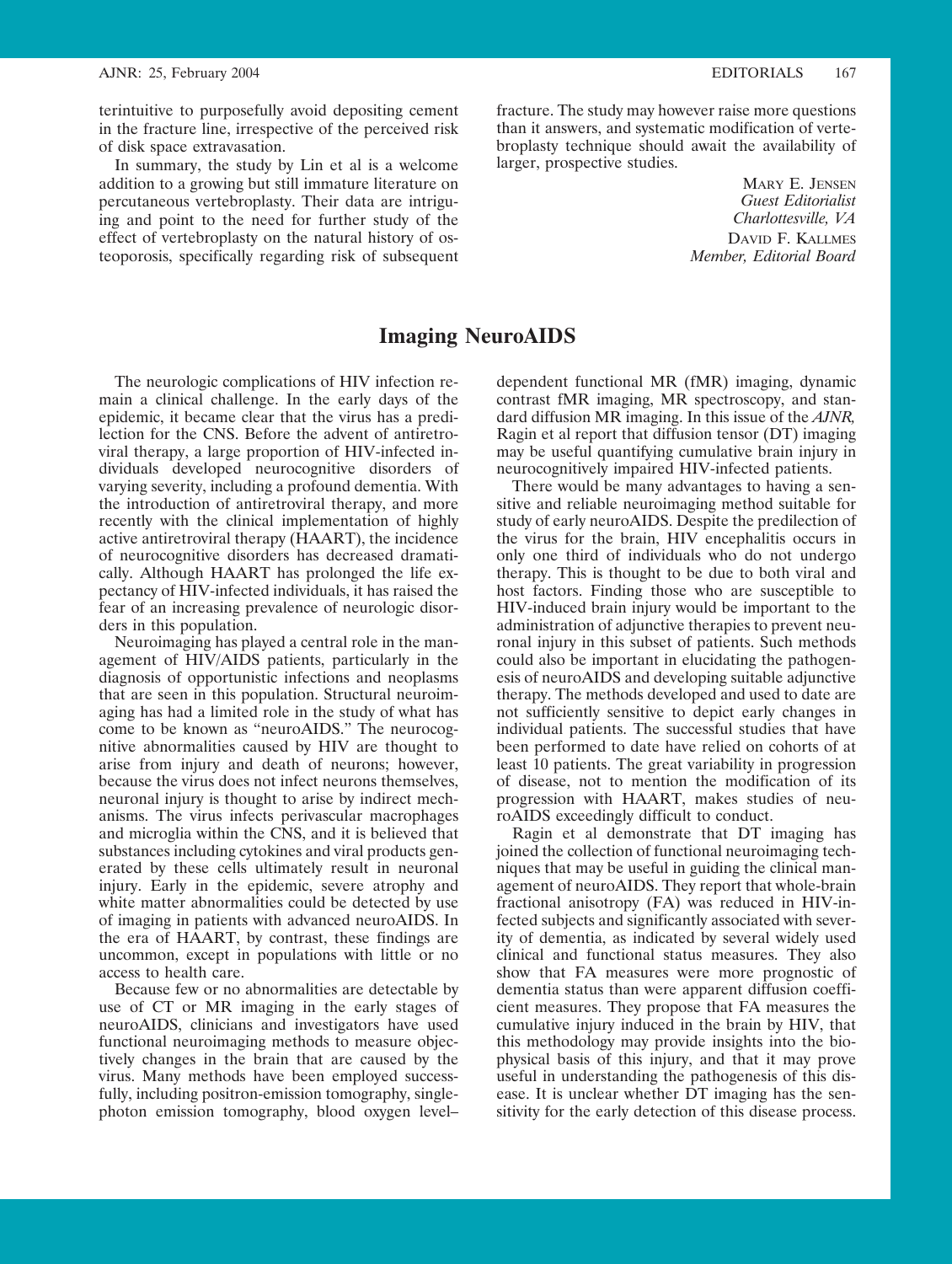The difference in FA that distinguished HIV-infected individuals from control subjects was quite small in Ragin et al's study. On the other hand, the dissemination of MR imaging systems with echo planar imaging capabilities has made DT imaging widely available. Also, there is little doubt that DT methodology will continue to evolve. It will be interesting to see how the

evolution and application of DT imaging will affect our understanding of neuroAIDS and how it may help us in the management of patients with this disease.

> R. GILBERTO GONZALEZ *Guest Editorialist Boston, MA*

## **The High-Field-Strength Curmudgeon**

I undertook this assignment, to muse on the state of current 3T clinical imaging, with trepidation because, depending on the phase of the moon, I vacillate between wild unjustified, undocumented optimism of the technology and the opposite extreme of sounding like a fossilized curmudgeon incapable of appreciating technology (or, even worse, of not having the "vision thing"). Our 3T system (*head only*) was installed in June 2001 and runs half-time clinical, half-time research. Because this magnet replaced an aging (yet full-time) clinical system, considerable pressure exists to use it as efficiently as possible for a wide variety of clinical cases. This clinical caseload has not been viewed with excitement by the technologists, who by necessity know the foibles of the individual MR systems more thoroughly than do the neuroradiologists. Their enthusiasm for our 3T system is running slightly short that of spending a night at the Bates Motel.

The possibilities of 3T imaging have captured the imagination of radiologists and the spreadsheets of the manufacturers. The ongoing debate of low versus mid versus high field strength (1.5T) is now elongated to 3T and beyond. What is the reality of current 3T clinical imaging? The operative word is "clinical," and few sites perform routine protocols, in routine time slots, at this higher field strength for purely clinical reasons. 3T is not presently at the level of mainstream "bread-and-butter" imaging. To undertake a 3T system in a strictly clinical environment begs for, if not trouble, then intense dissatisfaction and a lot of time talking to "Applications." A clinical system needs to provide excellent image quality quickly and with a minimum of fuss. The concept of good image quality does not refer only to a high-resolution, heavily T2 weighted image but rather the full gamut of T1 weighted spin-echo, balanced, T2-weighted, and more specialized sequences needed in a daily practice. For brain imaging, the ability to produce a high-resolution coronal T2-weighted image of the hippocampus does not validate the complete imaging package at 3 T. The 1.5T platforms have a long history with multiple manufacturers, and the broad expanse of optimized sequences available at 1.5T does not seamlessly transition to the 3T realm.

The hype and promise of 3T relates to the increased signal-to-noise ratio of the higher field strength. Magnetization increases as the square of the field strength, while noise increases linearly giving a

potential doubling of signal to noise from 1.5 to 3.0T. This increased signal-to-noise capital can be traded off for higher resolution images at comparable imaging times to 1.5T, better quality perfusion/diffusion studies, or spent for quicker examination times. In reality, this doubling of signal-to-noise ratio has been illusive. Frayne et al did not find the expected doubling of signal-to-noise ratio at 3.0T but an increase on the order of  $30-60\%$  (1).

In daily practice, we have not been able to achieve a reduction in overall imaging time because of the constraints of the longer T1 relaxation at the high field and power deposition (2). Producing T2 weighted images is the easy part, and good-quality, high-resolution images are readily obtained at 3.0 T. A reversed T2-weighted image has been encouraged for use on 3T systems as a single encompassing sequence (3). I am loath to give up the multiplicity of sequences that has served us so well, for so long.

T1-weighted images are a much different story. The prolonged T1 at 3T has necessitated the use of either a gradient echo T1-weighted image or an inversion recovery sequence to obtain reasonable gray matter white matter differentiation. The constraints of power deposition (increasing as the square of the field strength) at the higher field translate into fewer sections with less anatomic coverage. This requires an interleaved sequence, doubling T1-weighted image examination time. T1-weighted image quality is degraded by the increased amount of chemical shift artifact at the higher field. One can obviate this by replacing the conventional T1 with a 3D gradient echo T1-weighted image, but because this is not standard for us at the workhorse field strength of 1.5 T, why should it all of a sudden be acceptable at 3 T?

Limitations also arise in our head-only system because of coil design that distorts the periphery of the images and mandates precise head positioning to achieve optimum signal-to-noise ratio. The images are suboptimal for clinical situations, requiring a high degree of spatial uniformity, such as preoperative stereotactic localization studies, which we still perform on the 1.5T systems. Granted, these problems should be diminished with coil and magnet design improvements and are not such a significant issue on whole-body 3T systems. On the plus side, this inherent problem of the head-only system does relieve one of having to comment on upper cervical degenerative